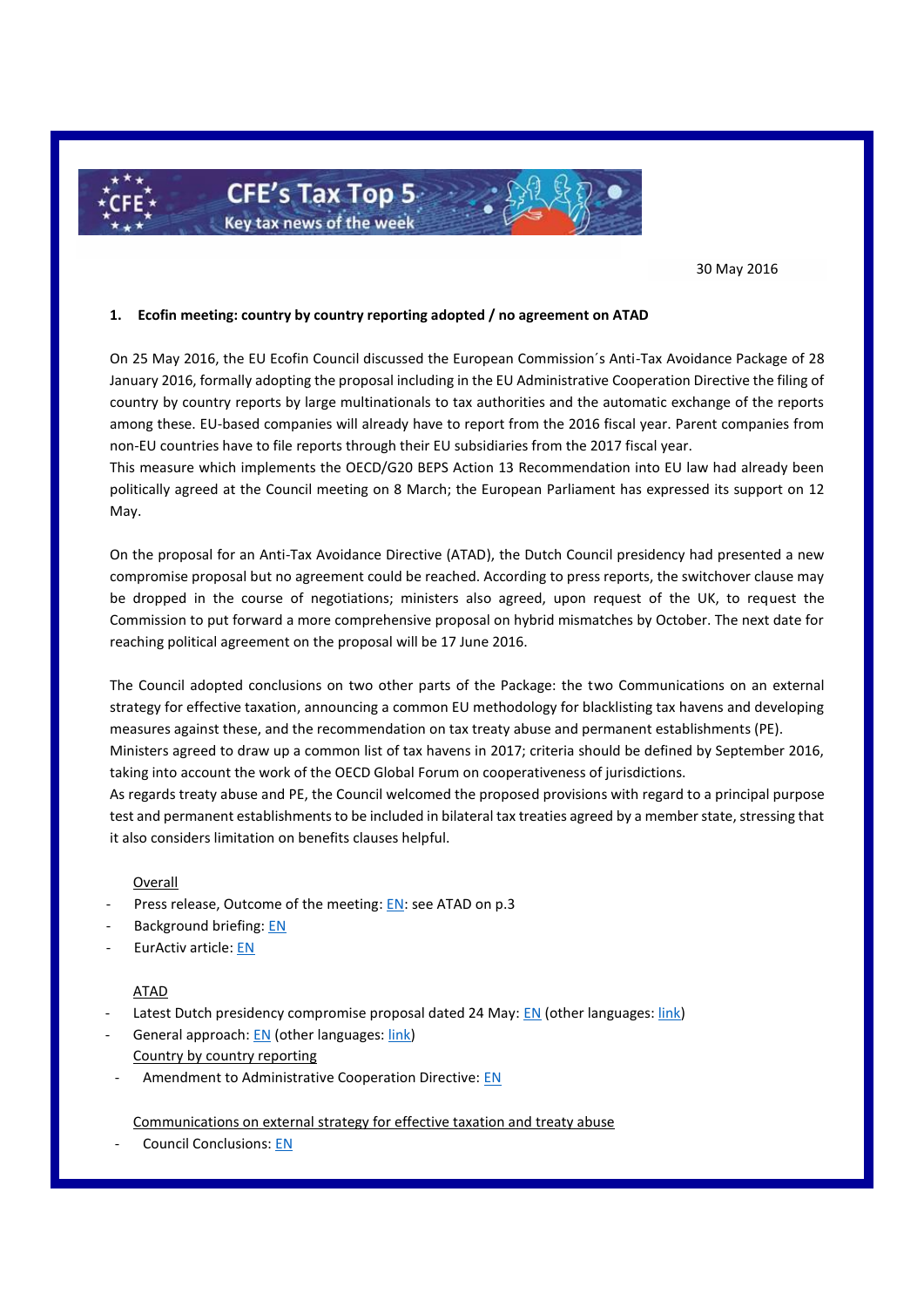## **2**. **CJEU rules on Belgian tax on collective investment undertakings**

On 26 May 2016, the EU Court of Justice (CJEU) rendered its judgment in the Belgian case *NN (L)* (C-48/15) on the taxation of an undertaking for collective investment (UCI) from Luxembourg that marketed units in Belgium. The Court found that Belgium could impose a tax on foreign UCI, if this tax is applied in a non-discriminatory way; the country did not have to take into account taxes paid by the UCI in Luxembourg. However, Belgium cannot prohibit foreign UCIs by court decision from marketing their units in Belgium if the UCI fails to comply with the obligation to pay the tax or to file the necessary declaration within a certain time period.

- Judgment: [EN](http://curia.europa.eu/juris/document/document.jsf;jsessionid=9ea7d2dc30d5f1f0d5f77c4e4788b5dded5a53302699.e34KaxiLc3qMb40Rch0SaxuTahb0?text=&docid=178822&pageIndex=0&doclang=EN&mode=lst&dir=&occ=first&part=1&cid=165069) (all EU languages)
- Advocate-General opinion : [EN](http://curia.europa.eu/juris/document/document.jsf;jsessionid=9ea7d2dc30d5f1f0d5f77c4e4788b5dded5a53302699.e34KaxiLc3qMb40Rch0SaxuTahb0?text=&docid=173692&pageIndex=0&doclang=EN&mode=lst&dir=&occ=first&part=1&cid=165069) (all EU languages)

# **3. CJEU: Greek inheritance tax exemption for primary residence may not be limited to residents**

On 26 May 2016, the CJEU issued its decision in the infringement case *Commission v. Greece* (C-244/15), confirming that Greece has breached the free movement of capital in EU and EEA law by granting an inheritance tax exemption for primary residence only to spouses and children which are EU citizens and reside in Greece.

- Judgment: [EN](http://curia.europa.eu/juris/document/document.jsf?text=&docid=178823&pageIndex=0&doclang=EN&mode=lst&dir=&occ=first&part=1&cid=172182) (all EU languages)

# **4. CJEU: Luxembourg must issue deduction forms and give tax credit to persons receiving income from abroad**

On 26 May 2016, the CJEU gave its decision in the Luxembourgish preliminary ruling case *Charles Kohll* (C-300/15) concerning a pensioner who is resident and national of Luxembourg and receives pensions from the Netherlands; he was not granted a tax credit because as a person receiving a salary or a pension not subject to deduction at source, he did not receive the required tax deduction form. This treatment was found to infringe the free movement of workers under EU law.

- Judgment: [EN](http://curia.europa.eu/juris/document/document.jsf?text=&docid=178831&pageIndex=0&doclang=EN&mode=lst&dir=&occ=first&part=1&cid=174448) (all EU languages)
- Advocate-General opinion [: EN](http://curia.europa.eu/juris/document/document.jsf?text=&docid=174361&pageIndex=0&doclang=EN&mode=lst&dir=&occ=first&part=1&cid=174448) (all EU languages)

# **5. CJEU rules on VAT exemption on the processing of payments by credit or debit card**

On 26 May 2016, the CJEU delivered two judgments in UK preliminary ruling cases *National Exhibition Centre* (C-130/15) and *Bookit* (C-607/14). The Court decided that where an individual buys a ticket for a show or other event via a provider who processes the payment by debit or credit card in the name and on behalf of another entity, the VAT exemption of transactions concerning payments and transfers does not apply to the service of that provider.

- Judgment in *National Exhibition Center*: [EN](http://curia.europa.eu/juris/document/document.jsf?text=&docid=178832&pageIndex=0&doclang=EN&mode=lst&dir=&occ=first&part=1&cid=176151) (FR available)